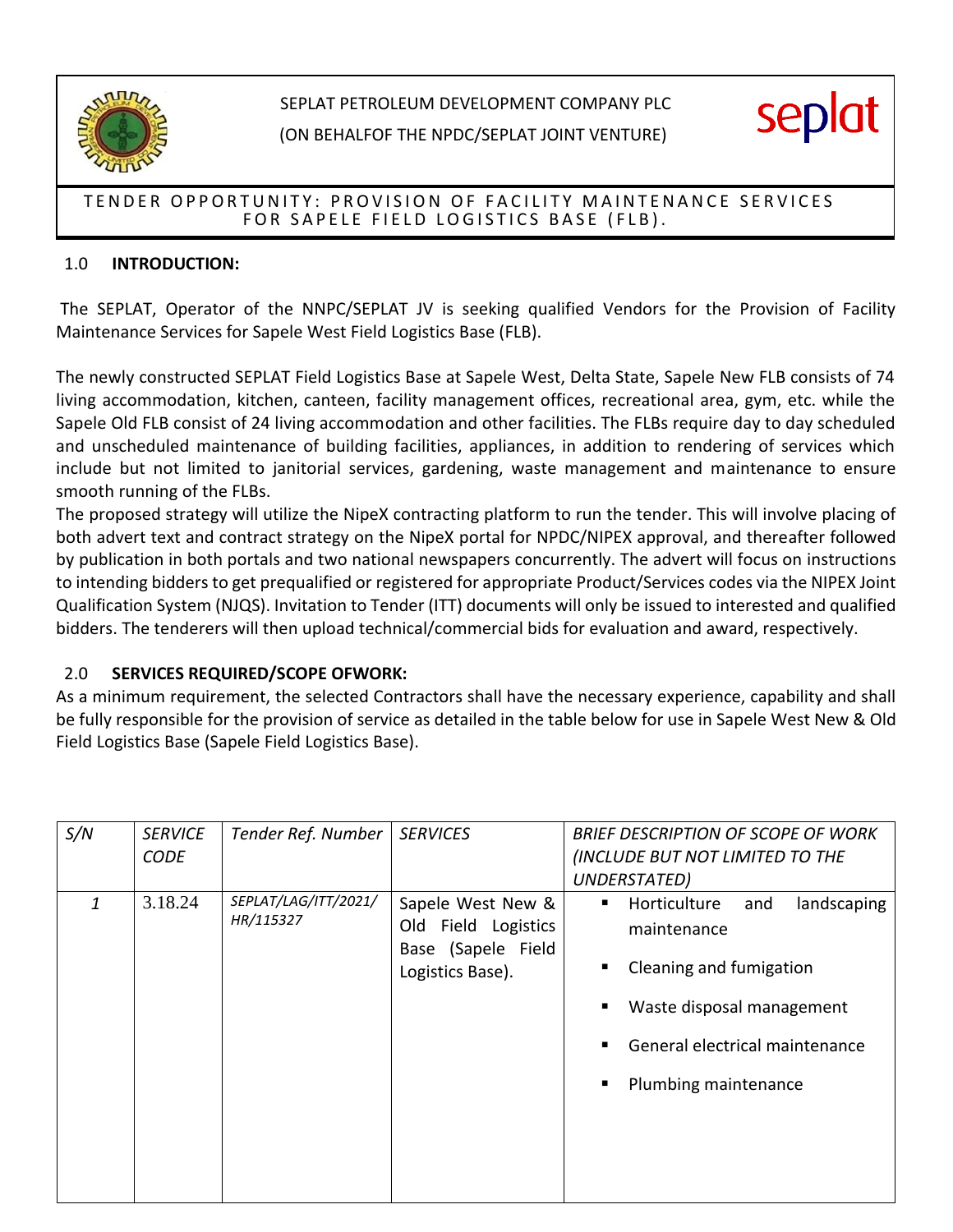Category 1: Provision of the following services:

- Janitorial services and Housekeeping - includes but limited to the cleaning of tables, chairs, cabinets, mirrors, TVs, credenzas, floors, terraces, walls, fixtures, decorations, beds and beddings, and ceiling.
- **E** Cleaning and fumigation- Pest Controls within Seplat accommodation areas.
- Horticulture and landscaping maintenance; Horticulture for outdoor plants including clearing of leaves, lawn mowing.
- Category 2: Provision of the Cleaning and Housekeeping **Materials**

Category 3: Provision of the following services:

- Skilled/Routine maintenance; Minor Civil/MEP maintenance works such as painting, replacement of lights bulbs, repair of sockets, repair and replacement of windows, doors, hinges, locks, or other internal fittings. Also, minor repair to walls, exterior and interior plaster works, paint works, tiling and other surfaces of the floors, ceilings, furniture, and walls. Airconditioning maintenance (maintaining optimum indoor air quality in all the rooms)
- Domestic waste disposal: Waste Bin disposal at designated points within the premises
- Water treatment plant maintenance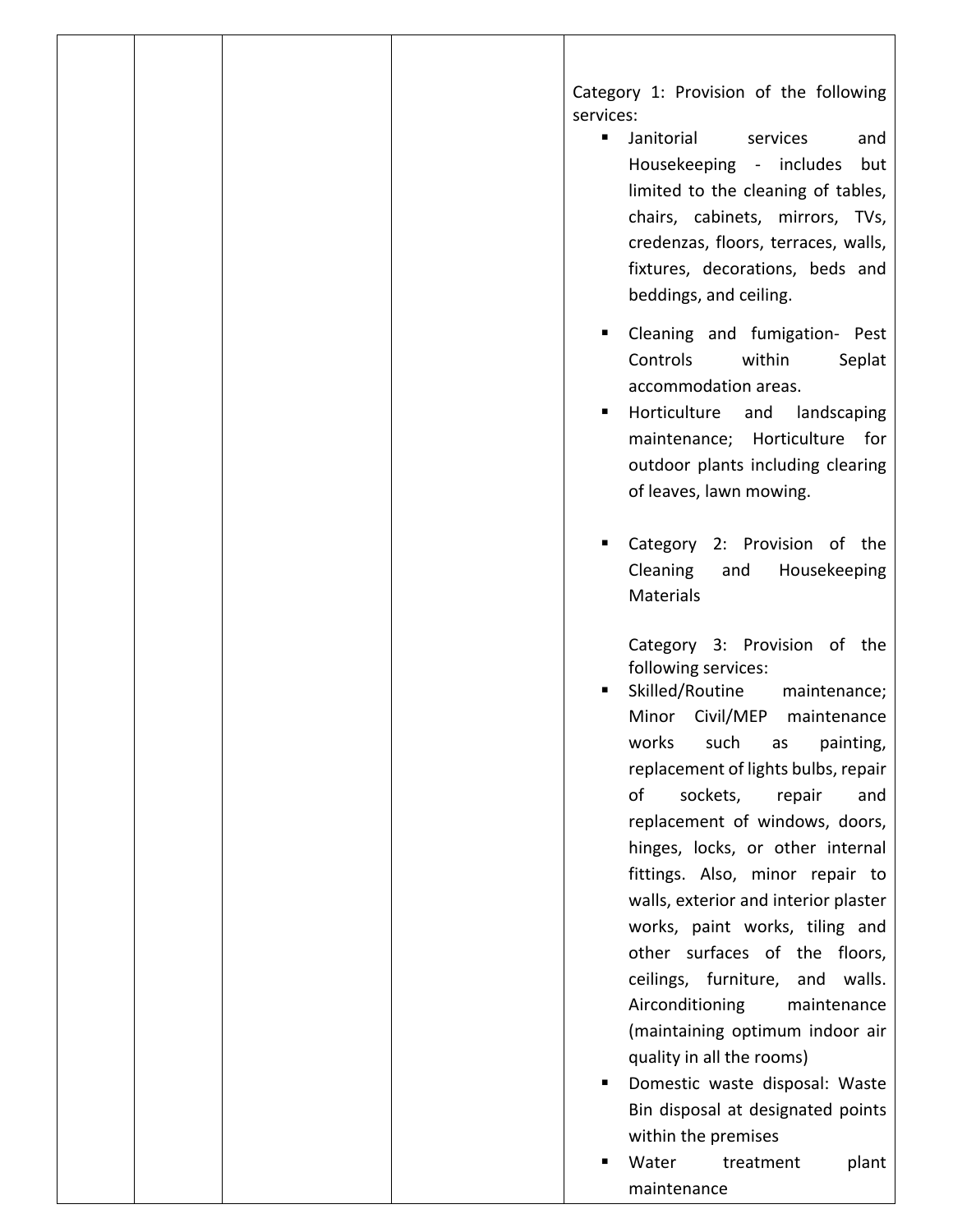|  |  | Sewage treatment and sewage<br>disposal.                                                                                                             |
|--|--|------------------------------------------------------------------------------------------------------------------------------------------------------|
|  |  | The vendor shall be responsible for<br>supervising the performance of the<br>Scope of Work, including performance by<br>any related sub-contractors. |
|  |  |                                                                                                                                                      |

## **Contract Strategy**

The Strategy is to engage the service of reputable Nigeria registered Companies having 'world class' experience in the Provision of Facility Management Services for major Oil and Gas companies.

The bid process strategy will follow the NipeX tender. The successful qualification of a contractor through the technical and commercial process will lead to the final selection of the winning companies.

The successful bidder shall be awarded the contract to cover the complete scope of works in each of the 3 categories. Also take utmost care during transportation, placing and installation of items within Seplat properties.

He shall be responsible for any loss/damages to Seplat property, or injury to Seplat persons during and throughout the period of the installation. Successful bidder shall promptly replace or restore such damaged items without much ado.

The Proposed contract duration is 2 YEAR. with the option of one (1) year extension. Following this advertisement, companies will be evaluated and ranked based on their performance. Contract shall be awarded to the lowest evaluated responsive bidder. Seplat shall retain the selected company to provide required services during the contract durations.

#### 3.0 **MANDATORY REQUIREMENTS:**

- 1. To be eligible for this tender exercise, interested Companies are required to be pre-qualified in the relevant Product/Services categories of NipeX Joint Qualification System (NJQS) database as indicated in 2.0 above. All Successfully prequalified suppliers in this category will receive invitation to Technical Tender (ITT).
- 2. To determine if you are pre-qualified and view the product/service category you are listed for: Open [www.vendors.nipex-ng.com](http://www.vendors.nipex-ng.com/) and access NJQS with your log in details. Click on Products/Services Status tab to view your status and product codes.
- 3. If you are not listed in a Product/Service category and you are registered with DPR to do business, contact NipeX office at 8, Bayo kuku Street, Ikoyi, Lagos with your DPR certificate as evidence for verification and necessary update.
- 4. To initiate the JQS pre-qualification process, acces[s www.nipex-ng.com,](http://www.nipex-ng.com/) click on services tab followed by NJQS registration.
- 5. To be eligible, all tenders must comply with the Nigerian Content requirements in the NipeX system.

#### **4.0 NIGERIAN CONTENT REQUIREMENT:**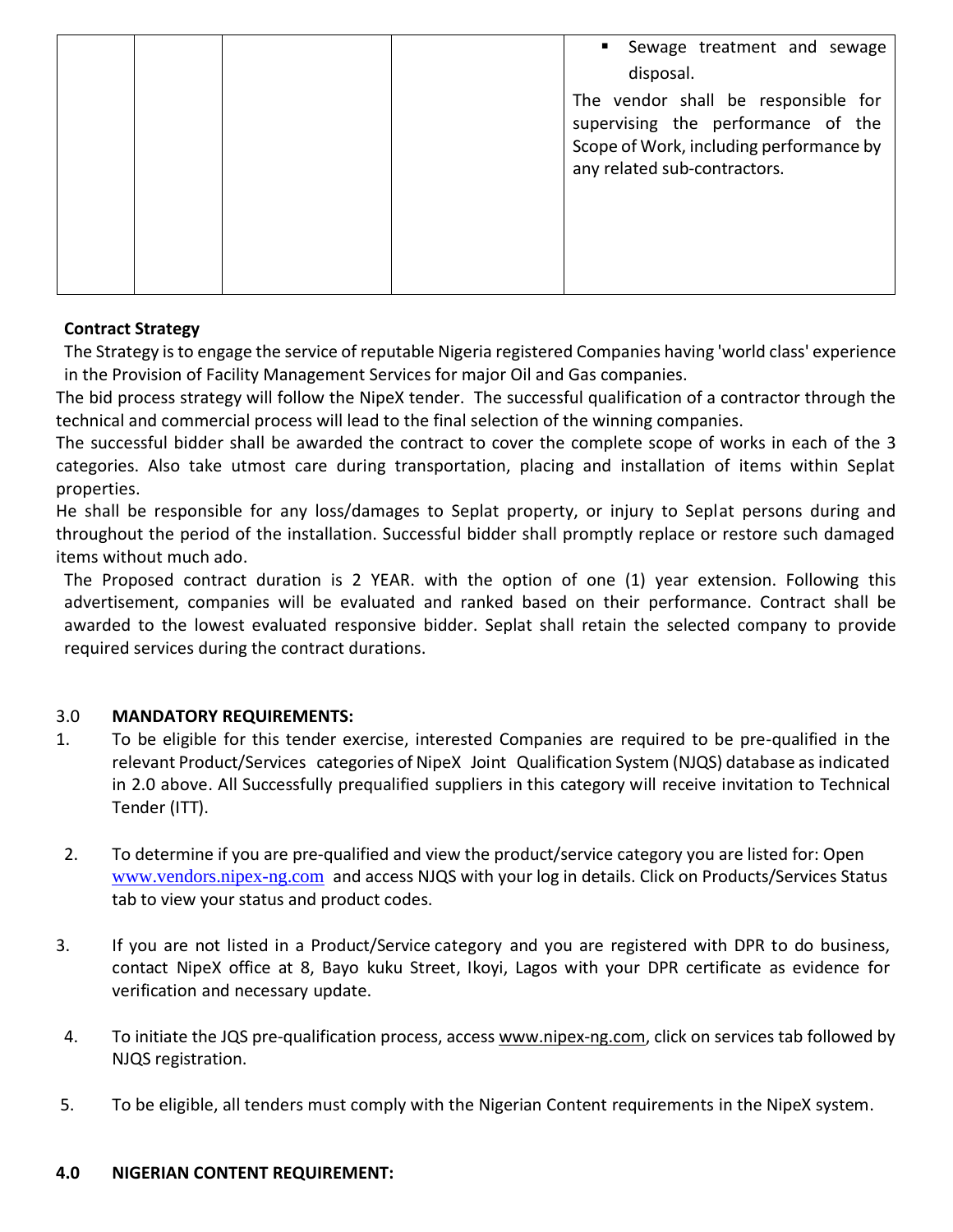- 1. Demonstrate that only Nigerian indigenous company having greater than or equal to 51% Nigerian shareholding in the registered company, by providing details of company ownership and shareholding structure (form CO2 and CO7).
- 2. Provide evidence of registration on NOGICD JQS portal.
- 3. Submit Tenderer's corporate organizational and project/contract specific organogram for all key personnel and CVs of all personnel as listed in the project organogram should be submitted.
- 4. Tenderer shall provide a detailed description of the location of in-country committed facilities & infrastructure (assets, equipment, technical office, and administrative space, storage, workshop, and assembly area) in Nigeria to support this contract.
- 5. In line with the NCD Human Capacity Development Initiative, Bidder shall commit to providing Project-Specific training, man-hour, budget, skill development and understudy plan for Nigerian personnel utilizing OGTAN registered trainer(s) or other approved NCDMB training institution(s).
- 6. Tenderer shall provide evidence of Binding MOA with Nigerian companies for the procurement of all items for execution of the work scope.
- 7. Tenderer shall provide evidence (Purchase receipt, Bill of Landing etc.) of at least 50% Nigerian ownership of all equipment to execute this work scope.

## 5.0 **CLOSING DATE:**

SEPLAT shall download Bidders' List from NIPEX PORTAL for Companies who are pre-qualified and LIVE in relevant NJQS Product/Services Codes indicated in 2.0 above as at **15:00 hours on 17 th March 2022.**

Thereafter, a competitive bidding process shall be adopted. Invitation To Tender (ITT) shall be issued for both Technical and Commercial tenders to the approved bidders. Bidders shall revert with 2copies each of bid packages (hard & soft copies).

## 6.0 **ADDITIONALINFORMATION:**

- 1. All costs incurred in preparing and processing NJQS prequalification and responding to this Tender Opportunity shall be to the Contractor's own account.
- 2. This "Invitation To Tender" shall neither be construed as any form of commitment on the part of SEPLAT to award any contract to any Contractor and or associated contractors, subcontractors or agents, nor shall it entitle Prequalified Contractors to make any claims whatsoever, and/or seek any indemnity from SEPLAT and/or any of its partners by virtue of such Contractors having been pre-qualified in NJQS.
- 3. The tendering process shall be undertaken in accordance with the NNPC contracting process in compliance with Public Procurement Act 2007
- 4. SEPLAT will communicate only with authorized officers of the qualifying Companies at each stage of the Tender process, as necessary, and will NOT communicate through individuals or appointed Agents.
- *5.* This tender and any related process neither creates any commitment by SEPLAT nor establish any legal relationship*.*
- *6.* All information must be provided in English Language*.*